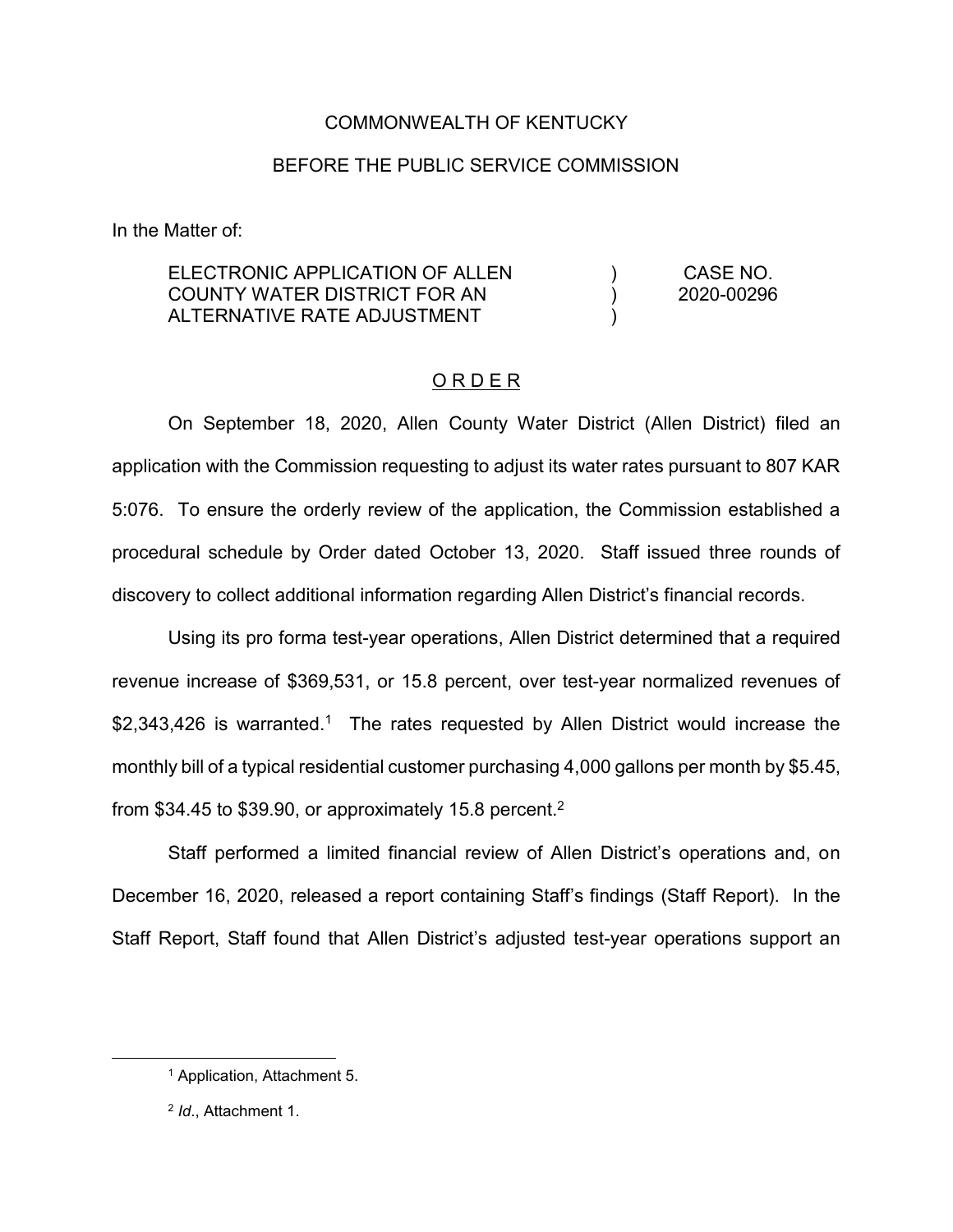overall revenue requirement of \$2,760,639 and that an annual revenue increase of \$267,773, or 11.4 percent,<sup>3</sup> is necessary to generate the overall revenue requirement.<sup>4</sup>

On December 22, 2020, Allen District filed with the Commission its comments on Staff's report, wherein it accepted Staff's findings. With its comments, Allen District did not request that an informal conference or formal hearing be held.<sup>5</sup>

#### WATER LOSS

The Commission notes that in its 2019 Annual Report, Allen District reported a water loss of 30.8998 percent.<sup>6</sup> Commission regulation 807 KAR 5:066, Section 6(3), states that for ratemaking purposes a utility's unaccounted-for water loss shall not exceed 15 percent of total water produced and purchased, excluding water consumed by a utility in its own operations.

The Commission is placing greater emphasis on monitoring utilities that consistently exceed the 15 percent unaccounted-for water loss threshold and strongly encourages Allen District to pursue reasonable actions to reduce its unaccounted-for water loss. Failure by Allen District to make significant process towards reducing unaccounted-for water loss may cause the Commission to pursue additional action with the utility.

 <sup>3</sup> Staff Report at 17.

<sup>4</sup> Note that the annual revenue increase stated in the summary of findings of \$2,760,639 was stated in error. The figure on page 17 of the Staff Report is correct.

<sup>5</sup> Allen District's Response to Commission Staff Report.

<sup>6</sup> *Annual Report of Allen County Water District to the Public Service Commission for the Calendar Year Ended December 31, 2019* (2019 Annual Report) at 57.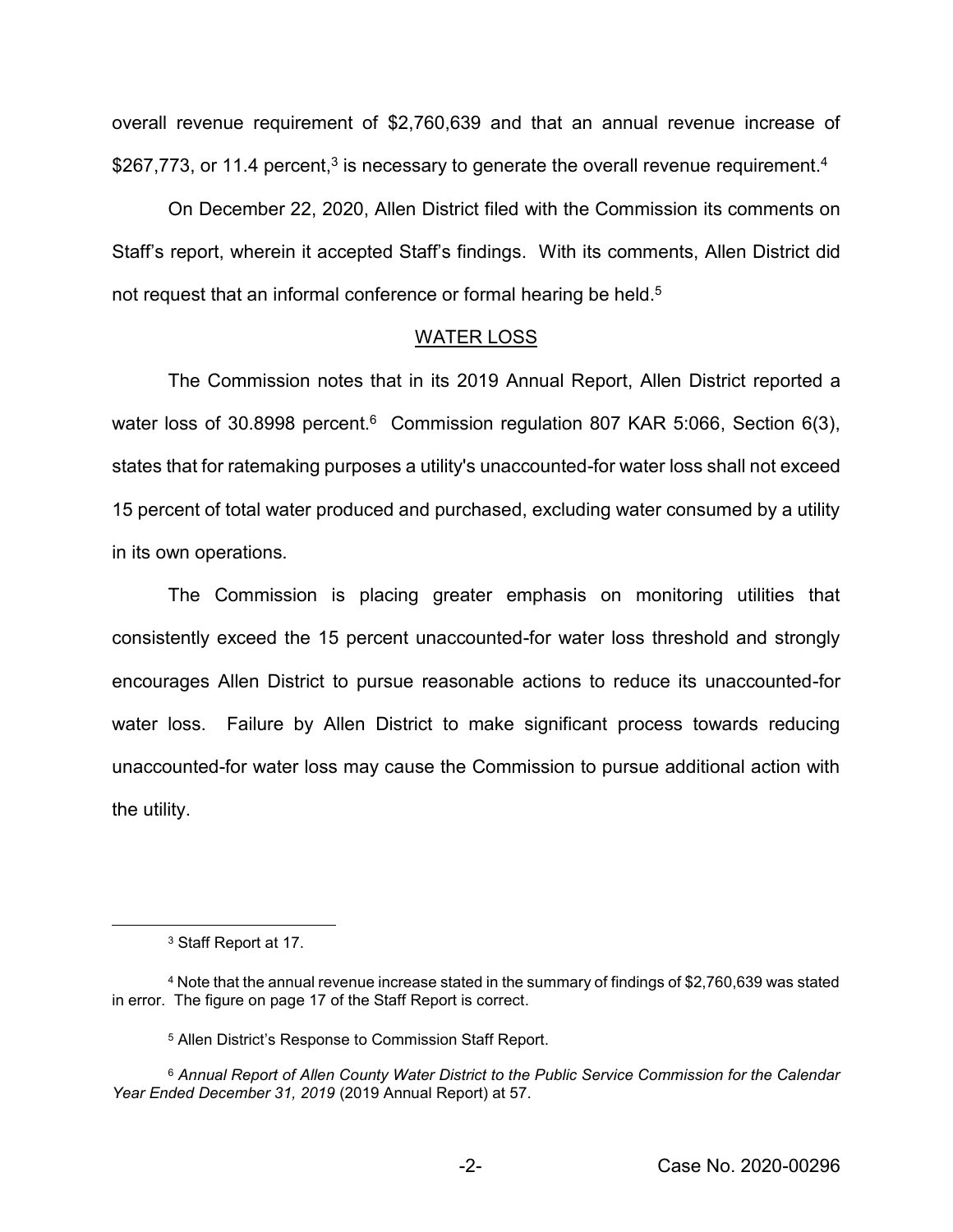## BACKGROUND

Allen District is a Kentucky water district organized pursuant to KRS Chapter 74. It owns and operates a water distribution system through which it provides water service to approximately 5,809 retail customers, and one wholesale customer in Allen County, Kentucky. 7

# TEST PERIOD

The calendar year ended December 31, 2019, was used as the test-year to determine the reasonableness of Allen District's existing and proposed water rates as required by 807 KAR 5:076, Section 9.

## SUMMARY OF REVENUE AND EXPENSES

Based on the Staff Report and further Commission adjustments, Allen District's pro forma operational revenue is as follows:8

| 2019                 | <b>Rate Study</b> | Pro Forma   |
|----------------------|-------------------|-------------|
| <b>Annual Report</b> | Adjustments       | Operations  |
| 2,526,816            | (168, 825)        | \$2,357,991 |
| 2,641,002            | (449,908)         | 2,191,094   |
|                      |                   |             |
| (114,186)            | 281,083           | 166,897     |
|                      |                   |             |

# REVENUE REQUIREMENT ADJUSTMENTS

Billing Analysis Adjustment. In the Staff Report, Staff recommended that the Commission accept Allen District's proposal to decrease its test-year revenues from water sales of \$2,280,366 by \$785 and to increase sales for resale of \$63,846 to reflect the

 <sup>7</sup> *Id.* at 12 and 49.

<sup>8</sup> *See* Appendix A for a complete pro forma.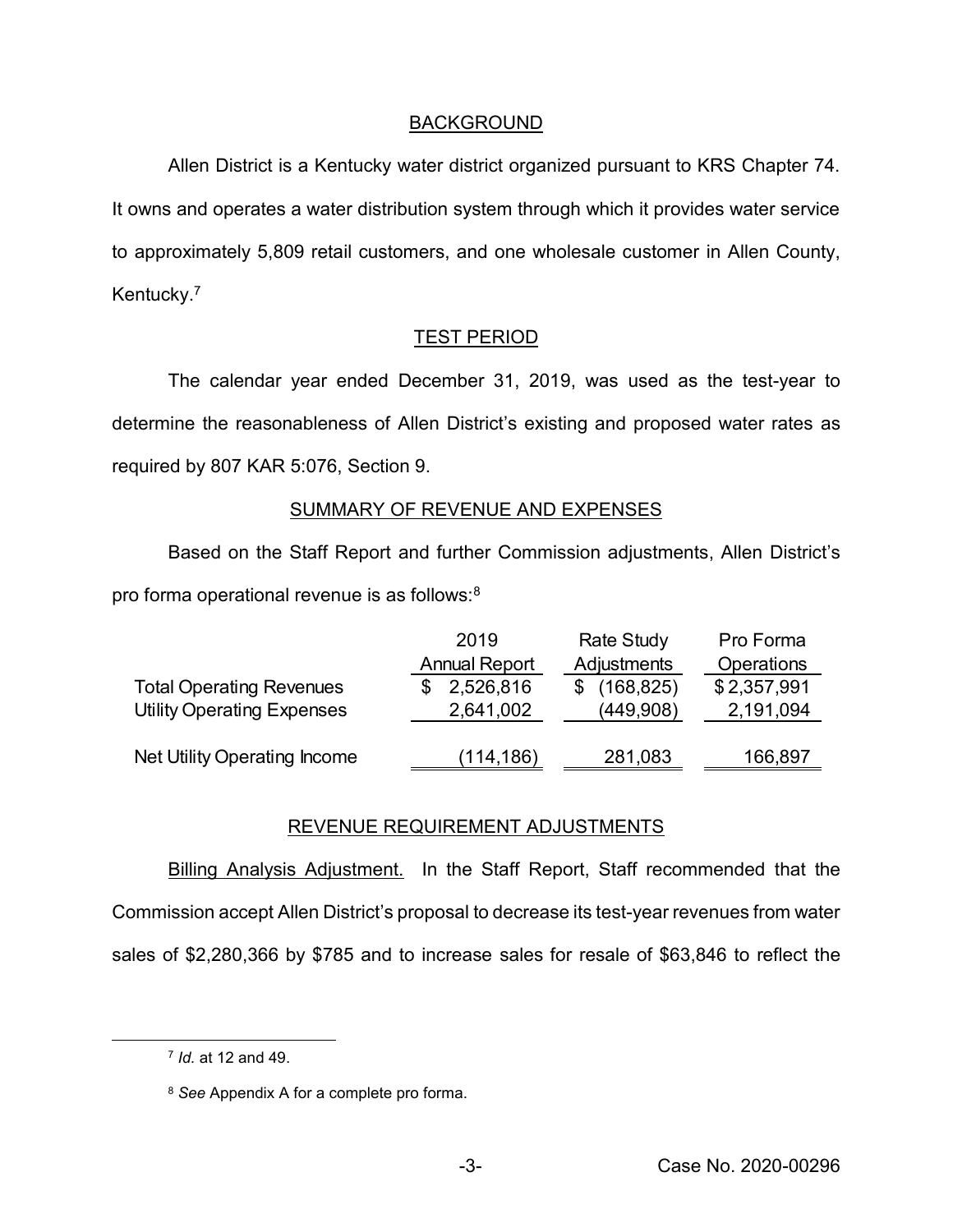current billing analysis provided by the district. The Commission finds that this adjustment is reasonable as an examination of Allen District's billing register was completed by Staff and a billing analysis was created based on all of the information provided. Staff's billing analysis supported Allen District's proposed sales revenue.

Tap-On Revenues. In the Staff Report, Staff recommended the commission accept Allen District's proposal to decrease miscellaneous service revenue of \$98,520, test-year labor expense by \$29,556, and materials and supplies expense by \$68,964 to reflect the removal of revenues and expenses related to water taps.<sup>9</sup> The Commission finds that Allen District's adjustment is reasonable and should be accepted.

Nonrecurring Charges. In the Staff Report, Staff recommended a reduction to Allen District's miscellaneous service revenue of \$33,298 to reflect the Commission's recent decisions.<sup>10</sup> The Commission finds that as personnel are paid during normal business hours, estimated labor costs previously included in determining the amount of nonrecurring charges should be eliminated from the charges. Staff updated the nonrecurring charges to reflect the Commission's precedent as well as an update to the mileage costs. For After Hours Nonrecurring Charges, Staff removed office/clerical labor costs and updated the mileage rate, assuming office/clerical labor expenses are not incurred after hours for after-hours activities, but instead those in office activities are performed during ordinary business hours. By reflecting only the marginal costs incurred

 <sup>9</sup> Staff Report at 6, Adjustment B.

<sup>10</sup> Case No. 2020-00141, *Electronic Application of Hyden-Leslie County Water District for an Alternative Rate Adjustment* (Ky. PSC Nov. 6, 2020). *See also*, Case No. 2020-00167, *Electronic*  Application of Ohio County Water District for an Alternative Rate Adjustment (Ky. PSC Dec. 3, 2020), Case No. 2020-00196, *Electronic Application of West Daviess County Water District for an Alternative Rate Adjustment* (Ky. PSC Dec. 30, 2020), and Case No. 2020-00195 *Electronic Application of Southeast Daviess County Water District for an Alternative Rate Adjustment,* (Ky. PSC Dec. 30, 2020).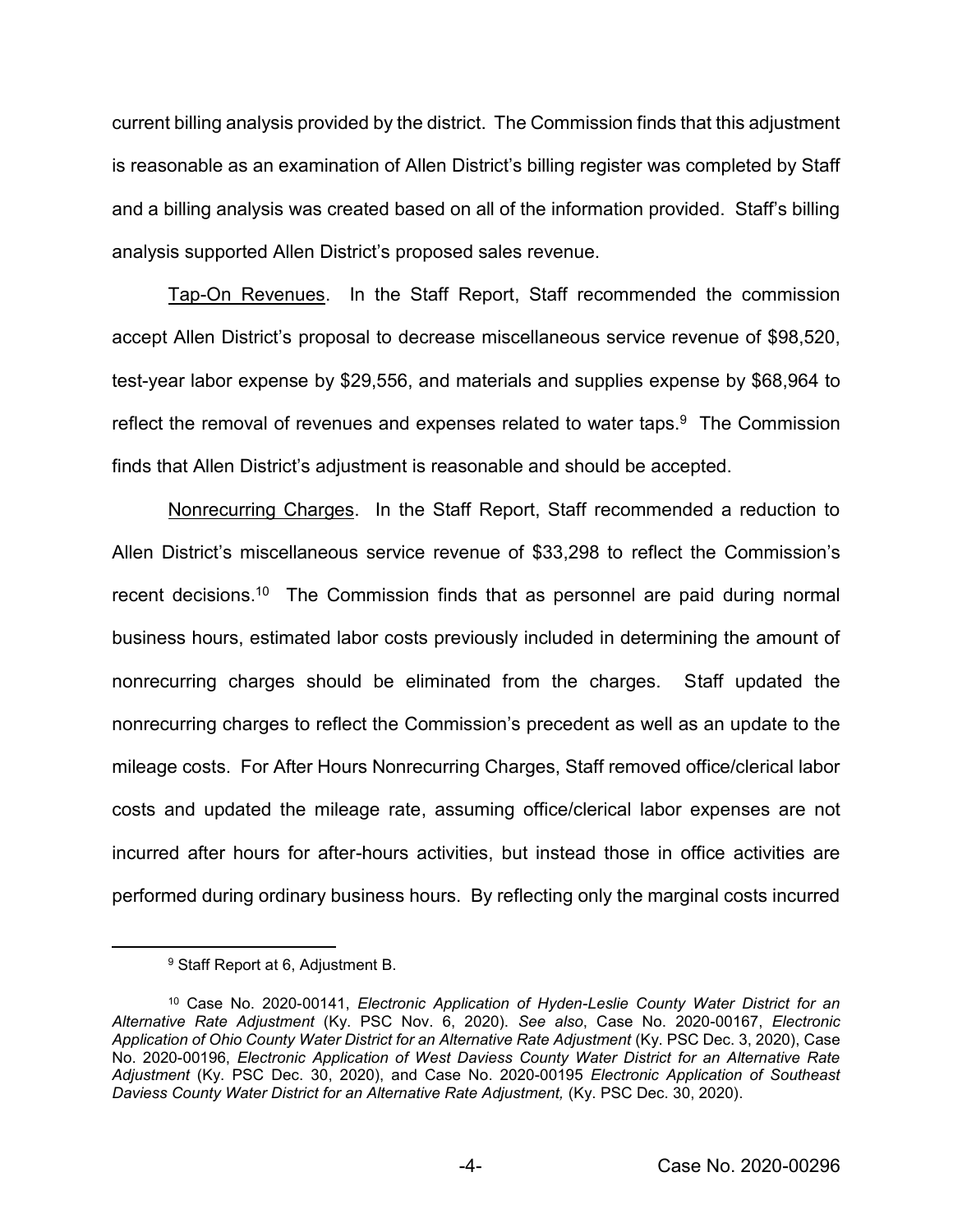in special nonrecurring service charges, Allen District's rates will be more in line with the principle of cost causation. Merely allocating a fixed expense of ordinary labor costs in special nonrecurring charges like disconnect or reconnect fees creates a mismatch between how a utility incurs expenses and how it recovers those expenses from customers. Instead of reflecting fixed costs in special nonrecurring charges that a utility incurs regardless of the number or timing of those nonrecurring services, including those fixed costs in rates for water service more closely aligns those expenses with the actions that drive them. For a publicly owned, nonprofit utility such as Allen District that operates on thin margins, the Commission finds it is reasonable and necessary to provide appropriate rates to help ensure the health of the utility's operations. This approach to ratemaking is entirely consistent with the Commission's history of ensuring that rates reflect, to a reasonable degree, the principle of cost causation while simultaneously taking into account the health of the utility and the ability of the utility to provide the adequate, efficient and reasonable provision of service. The implementation of rates that significantly deviate from the actions and expenses underlying the service provided can create material issues with a utility's ability to meet its approved revenue requirement, particularly a utility with razor thin margins. In keeping with precedent, the Commission finds this adjustment to be reasonable.

Late Payment Fee. Allen District assesses customers who pay their bill after the date in which the bill is due a 10.00 percent late payment fee. This fee is presumably intended to elicit customer behavior, is not cost based, and creates an additional expense for customers who have already failed to timely make payment. The evidence collected in Case No. 2020-00085, and the portion of which related to Hyden-Leslie District was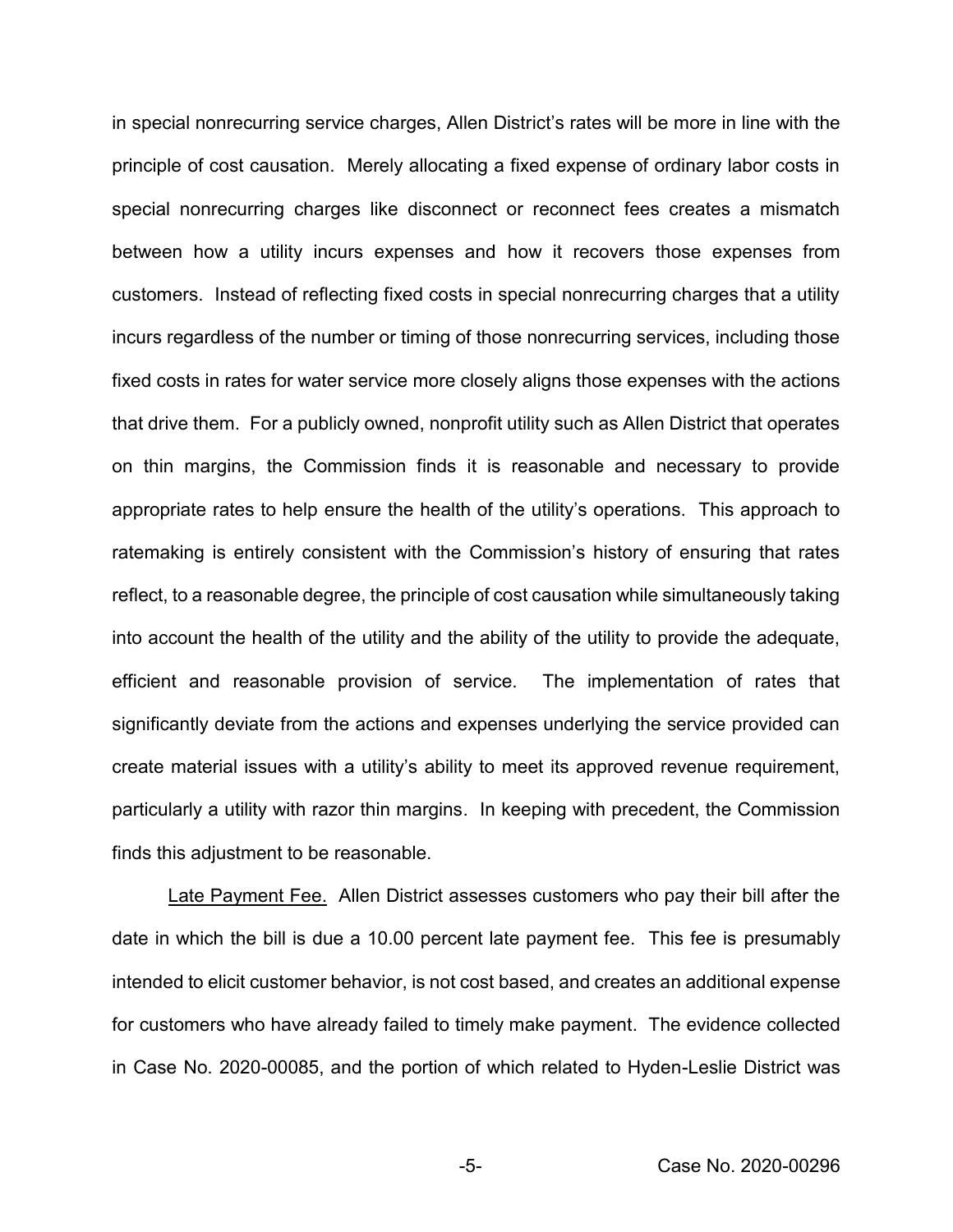discussed at the hearing in Case No. 2020-00141, has challenged the efficiency of late fees.11 In response to the Commission's Request for Information in Case No. 2020- 00085, the data provided by many utilities demonstrated that the moratorium on late payment fees had no material effect on the percentage of customers paying on time.<sup>12</sup> The Commission, in its September 21, 2020 Order in Case No. 2020-00085, also discussed the fact that most late fees are not calculated based upon actual costs or the time value of money.<sup>13</sup>

Commission regulation 807 KAR 5:006, Section 9(2) states: "A charge shall relate directly to the service performed or action taken and shall yield only enough revenue to pay the expenses incurred in rendering the service." The evidence provided in Case No. 2020-00085, and the record in Case No. 2020-00141, shows that utilities rely on these fees as a significant portion of their income and the process disproportionately affects those customers who have already evidenced an inability to timely pay, thus making it unreasonable to continue to collect late fees that do not have the intended impact on customer's behavior. Furthermore, the addition of late fees, disconnect charges, and reconnect charges to a bill for water service makes it less likely customers who have already failed to timely pay will be able to do so at all. Customers being unable to pay at all increases the utility's bad debt expense, reduces the utility's income and cash flow in that period, and ultimately increases the cost of service for the remainder of customers.

 <sup>11</sup> *See* Case No. 2020-00085, *Electronic Emergency Docket Related to the Novel Coronavirus COVID-19* (Ky. PSC March 16, 2020), Hyden-Leslie District's Response to Commission Staff's Initial Request for Information (filed July 23, 2020).

 $12$  *Id.* 

<sup>13</sup> *Id. at 3.*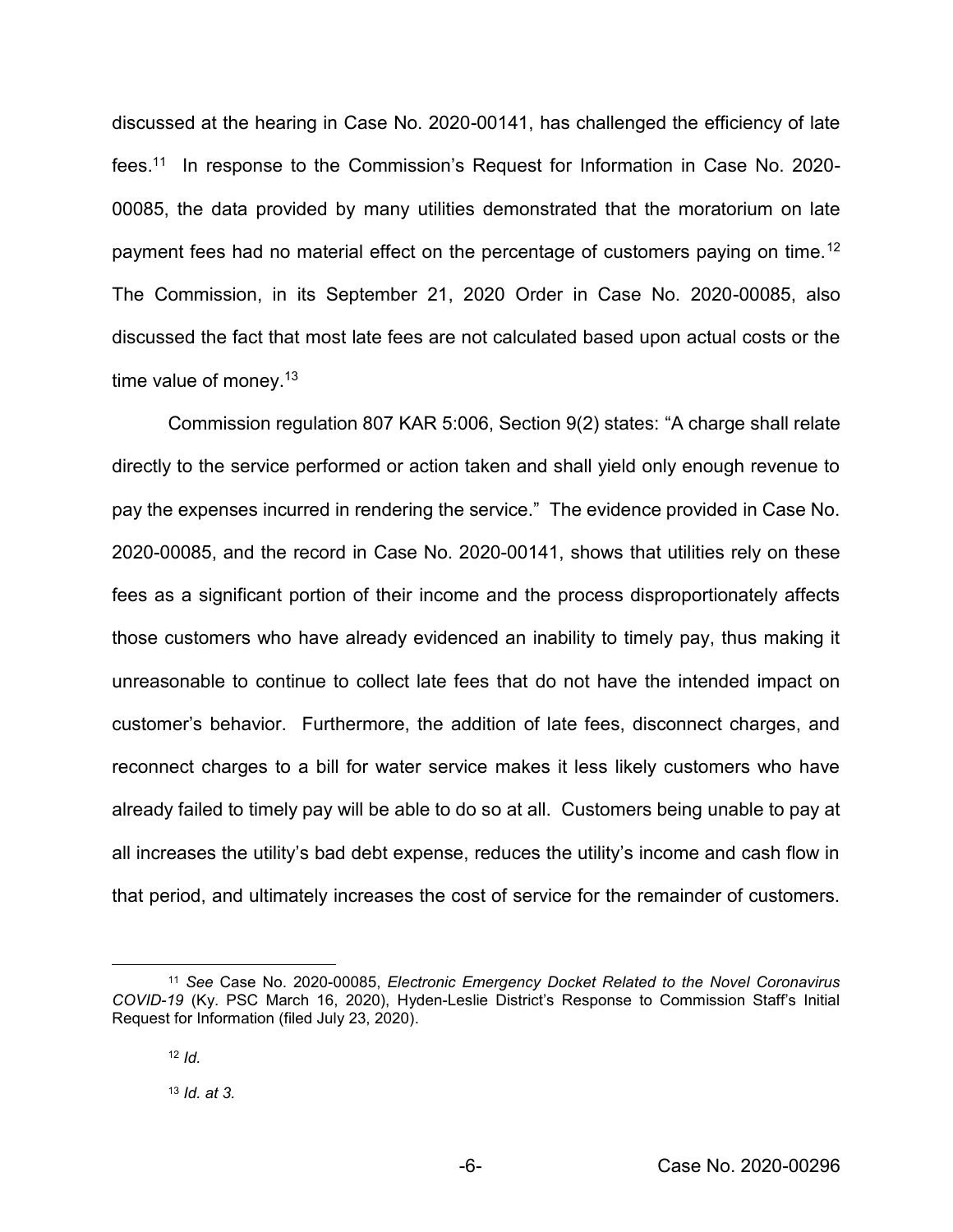Commission regulation 807 KAR 5:006, Section 9(3)(h), states that "[a] late payment charge may be assessed if a customer fails to pay a bill for services by the due date shown on the customer's bill,"<sup>14</sup> which allows the Commission discretion to determine whether the fee is fair, just and reasonable. For Allen District the collection of late fees is not recovering an actual cost that the utility incurs, it is purely a punitive exercise that disproportionately affects those customers already unable to pay for service rendered, and the uncontroverted evidence indicates it has little to no effect on a customer's timeliness of payment. Therefore, the Commission has included the amount estimated at \$50,093 to have been collected by Allen District in the test-year late to the revenue requirement so that the utility can receive the income through its base rates. This allows Allen District to have a secure revenue stream related to service rendered.

Based upon the evidence of record, the Commission finds that it is reasonable to remove Allen District's Late Payment Fee.

Other Water Revenues. In the Staff Report, Staff recommended the Commission accept Allen District's proposal to reduce Other Water Revenues by \$49,975.<sup>15</sup> The adjustment is to reflect the both the reclassification of water sold to the city of Scottsville for \$16,845; as well as the reclassification of Line Extension Revenues for \$33,13016 as a capital contribution.<sup>17</sup> The Commission finds that Allen District's adjustment is reasonable and should be accepted.

 <sup>14</sup> 807 KAR 5:006, Section 9(3)(h).

<sup>15</sup> Staff Report at 8, Adjustment D.

<sup>&</sup>lt;sup>16</sup> Staff Report reported this figure as \$33,129 in error due to a rounding issue.

<sup>&</sup>lt;sup>17</sup> Staff Report at 8, Adjustment D.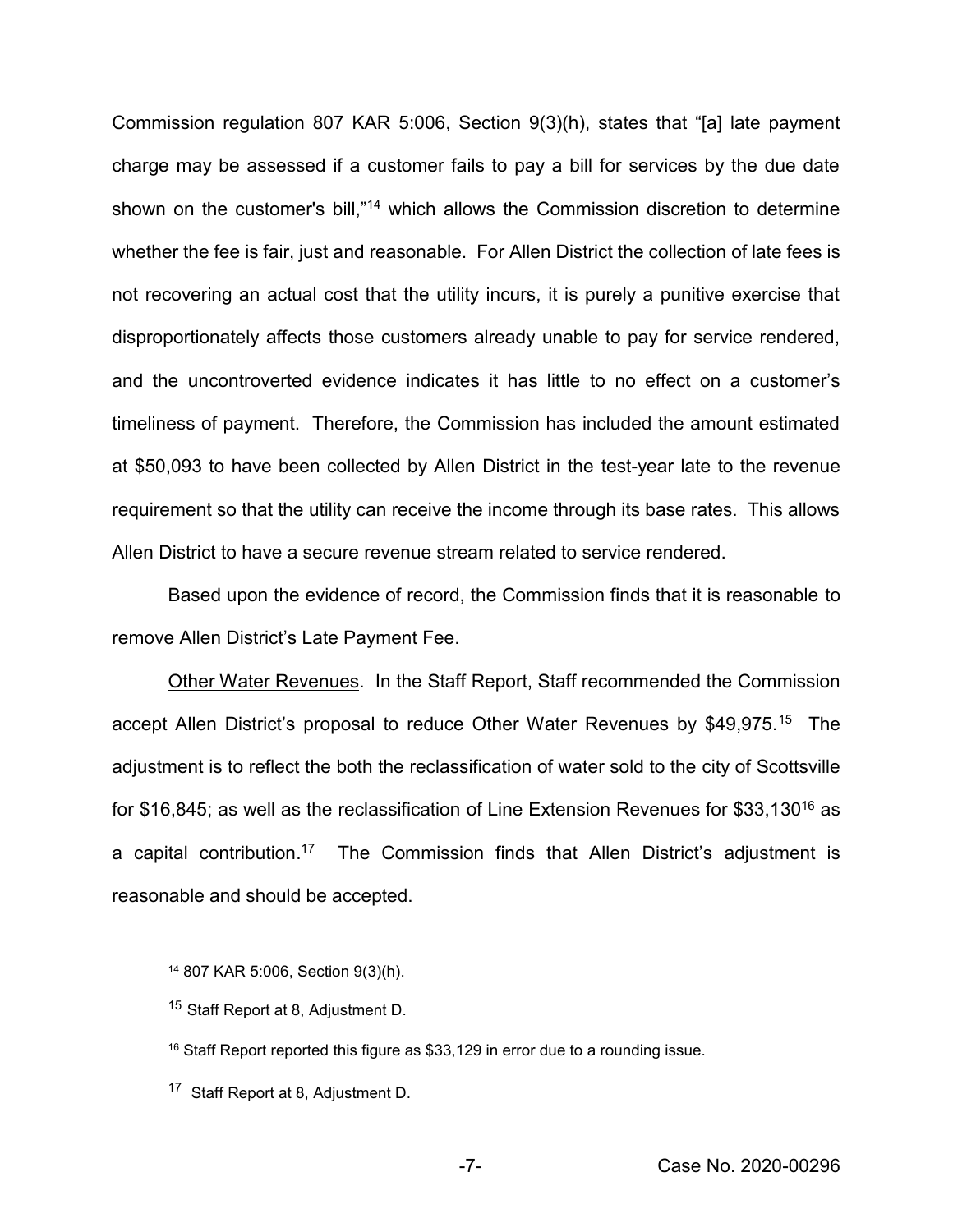Salaries and Wages-Employees. In the Staff Report, Staff recommended a decrease in pro forma Salaries and Wages Expense of \$68,530 to reflect a 3 percent increase in the wage rate for Allen District's employees, and a decrease in the number of full time employees currently employed with Allen District.<sup>18</sup> The Commission finds that this adjustment is a known and measurable change to salaries and wages, is reasonable, and should be accepted.

Employee Pensions and Benefits. In the Staff Report, Staff recommended an increase to Employee Pension and Benefit expense of \$221. This adjustment incorporates the employees who contribute to the 457(b) retirement account and the increase in Salaries and Wages expense as explained above.<sup>19</sup> The Commission finds that this adjustment is reasonable and should be accepted.

Wages and Salaries-1099 Back Pay. In the Staff Report, Staff recommended a reduction to Allen District's test-year Wages and Salaries expense totaling \$9,715<sup>20</sup> to reflect back pay paid to two employees who received raises in 2018 but inadvertently did not receive the pay increase from the raise. The Commission agrees with the Staff that an extraordinary item is not a routine transaction in the normal course of business and therefore finds the removal from the test-year is reasonable.

Employee Health Insurance. In the Staff Report, Staff recommended a reduction to Allen District's test-year Employee Health Insurance expense totaling \$32,087 to reflect

 $\overline{a}$ 

<sup>18</sup> *Id*. at 9, Adjustment E.

<sup>19</sup> *Id*. at 9, Adjustment F.

<sup>20</sup> *Id*. at 10, Adjustment G.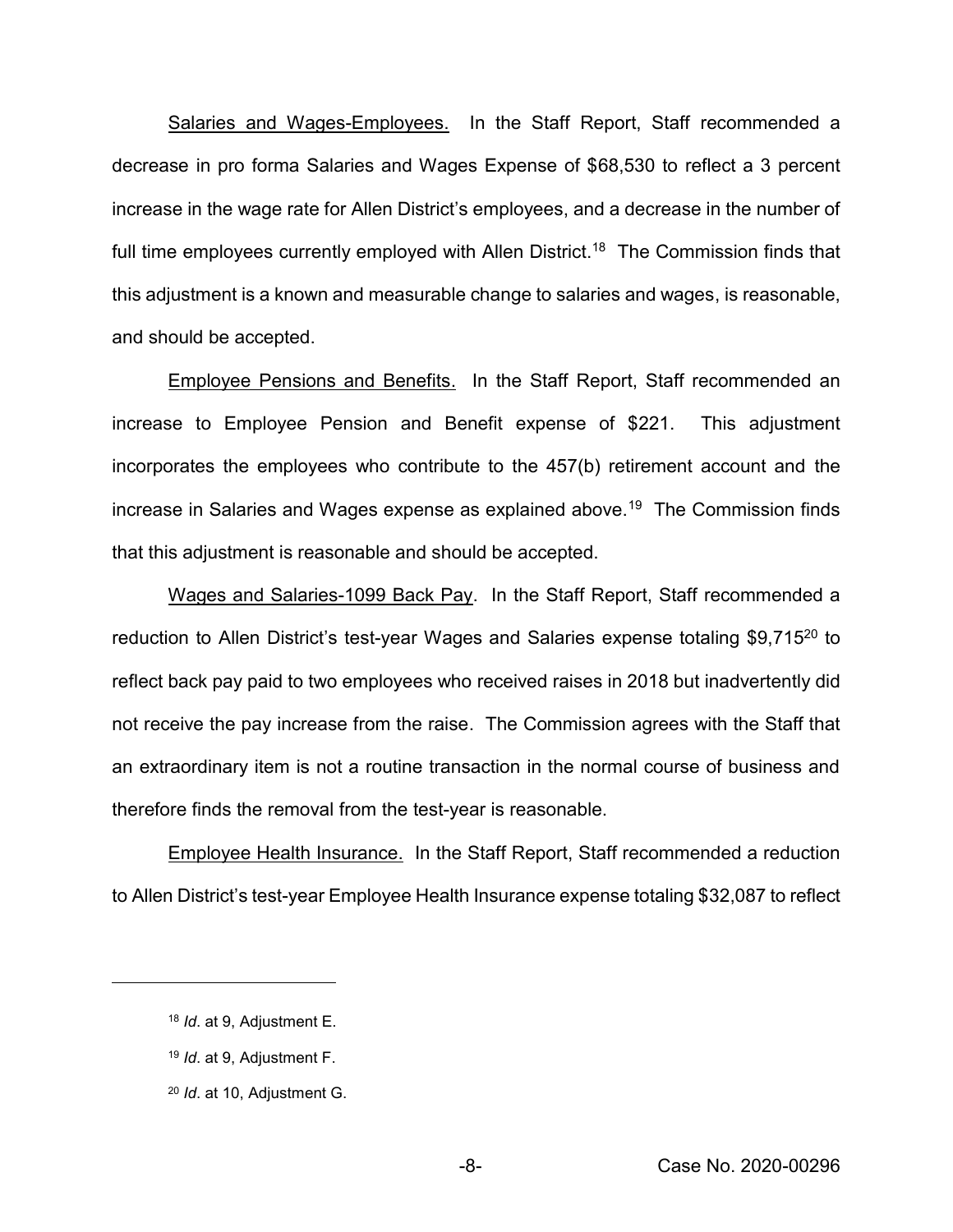Commission policy of reducing benefit expenses for utilities that pay 100 percent of its employees' health insurance coverage. The total adjustment reflects a reduction of 21 percent, the national average employee contribution rate.<sup>21</sup> This adjustment is consistent with past Commission precedent $22$  in which the Commission has reduced benefits expenses for utilities that pay 100 percent of an employee's health insurance coverage, and the Commission finds that this adjustment is reasonable should be accepted.

Purchased Water–Excess Water Loss. In the Staff Report, Staff recommended a reduction in test-year purchased water expense of \$112,842 and purchased power expense of \$10,488 for a total adjustment of \$123,330 based on water loss in excess of 15 percent.<sup>23</sup> The Commission finds that this adjustment is known and measurable and reasonable and should be accepted.

Depreciation. In the Staff Report, Staff recommended an adjustment reducing testyear depreciation by  $$115,022^{24}$  in keeping with Commission precedent<sup>25</sup> of using National Association of Regulatory Utility Commissioners (NARUC) Study depreciable life midpoint when no evidence exists to support a specific life that is outside the NARUC

 <sup>21</sup> *Id*. at 11, Adjustment H.

<sup>22</sup> *See*, Case No. 2019-00053, *Electronic Application of Jackson Purchase Energy Corporation for a General Adjustment in Existing Rates*, (Ky. PSC June 20, 2019) at 8–12.

<sup>23</sup> Staff Report at 12, Adjustment I.

<sup>24</sup> *Id.* at 15, Adjustment J.

<sup>25</sup> *See e.g.,* Case No. 2016-00163 *Alternative Rate Adjustment Filing of Marion County Water District* (Ky. PSC Nov. 10. 2016).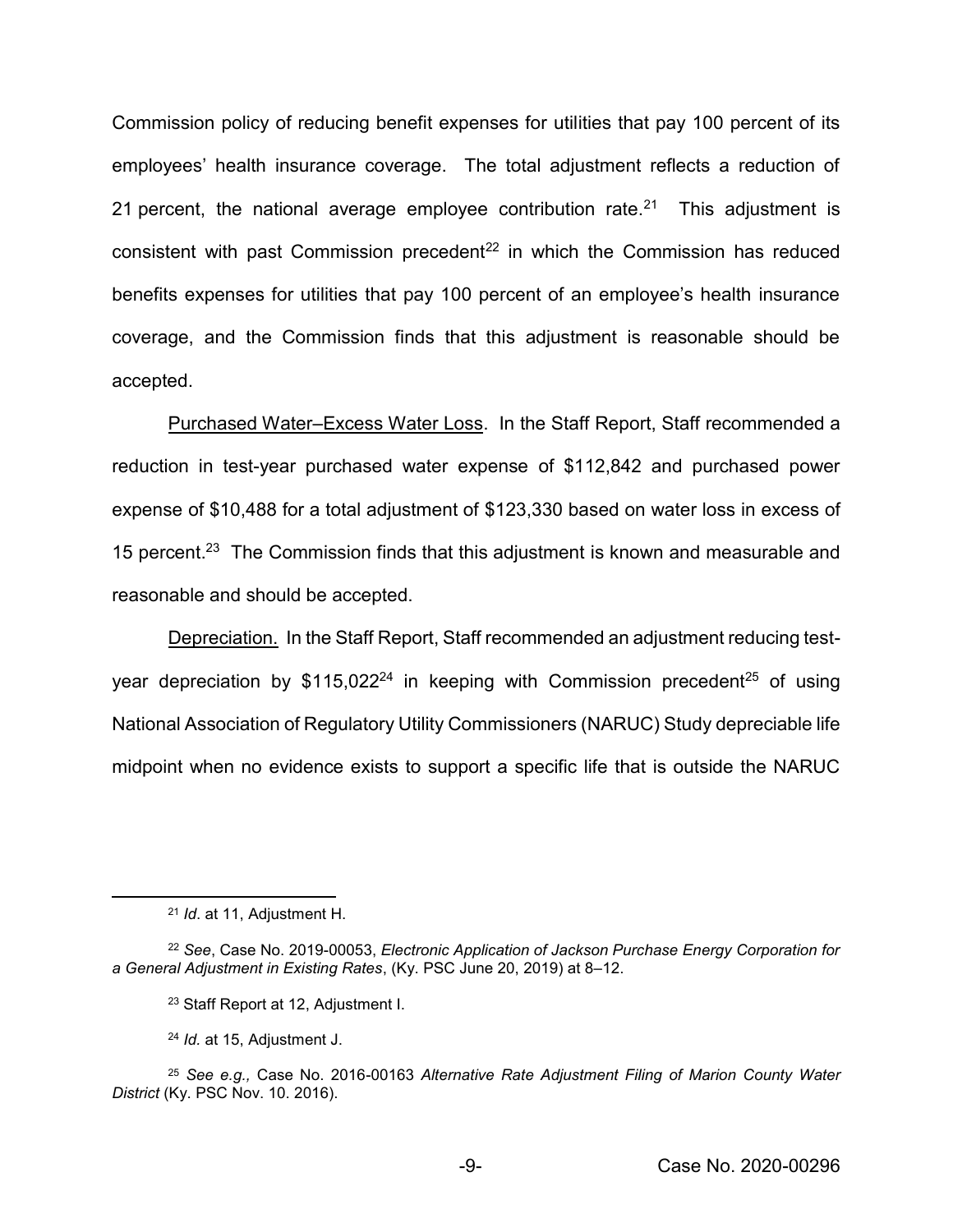ranges.<sup>26</sup> The Commission finds that this adjustment is reasonable and should be accepted, as it is consistent with Commission precedent.

Taxes Other Than Income–Payroll Taxes. In the Staff Report, Staff recommended an increase to Allen District's test-year payroll tax expense of \$5,243 to reflect changes in Payroll taxes due to the prior adjustment to Salaries and Wages Expense discussed above.<sup>27</sup> The Commission finds that this adjustment is reasonable and should be accepted.

Nonutility Income. In the Staff Report, Staff recommended a decrease to Allen District's Nonutility Income of \$77,816 to reflect unrealized gain on temporary investments.28 The Commission finds that this adjustment is reasonable and should be accepted.

## REVENUE REQUIREMENT

Based upon the Commission's findings and determinations herein, Allen District requires an increase in revenues of \$317,866, or 13.56 percent above pro forma present rate revenues as shown below.

 <sup>26</sup> Staff Report at 15*,* Adjustment J.

<sup>27</sup> *Id*. at 16, Adjustment K.

<sup>28</sup> *Id*. at 16, Adjustment L.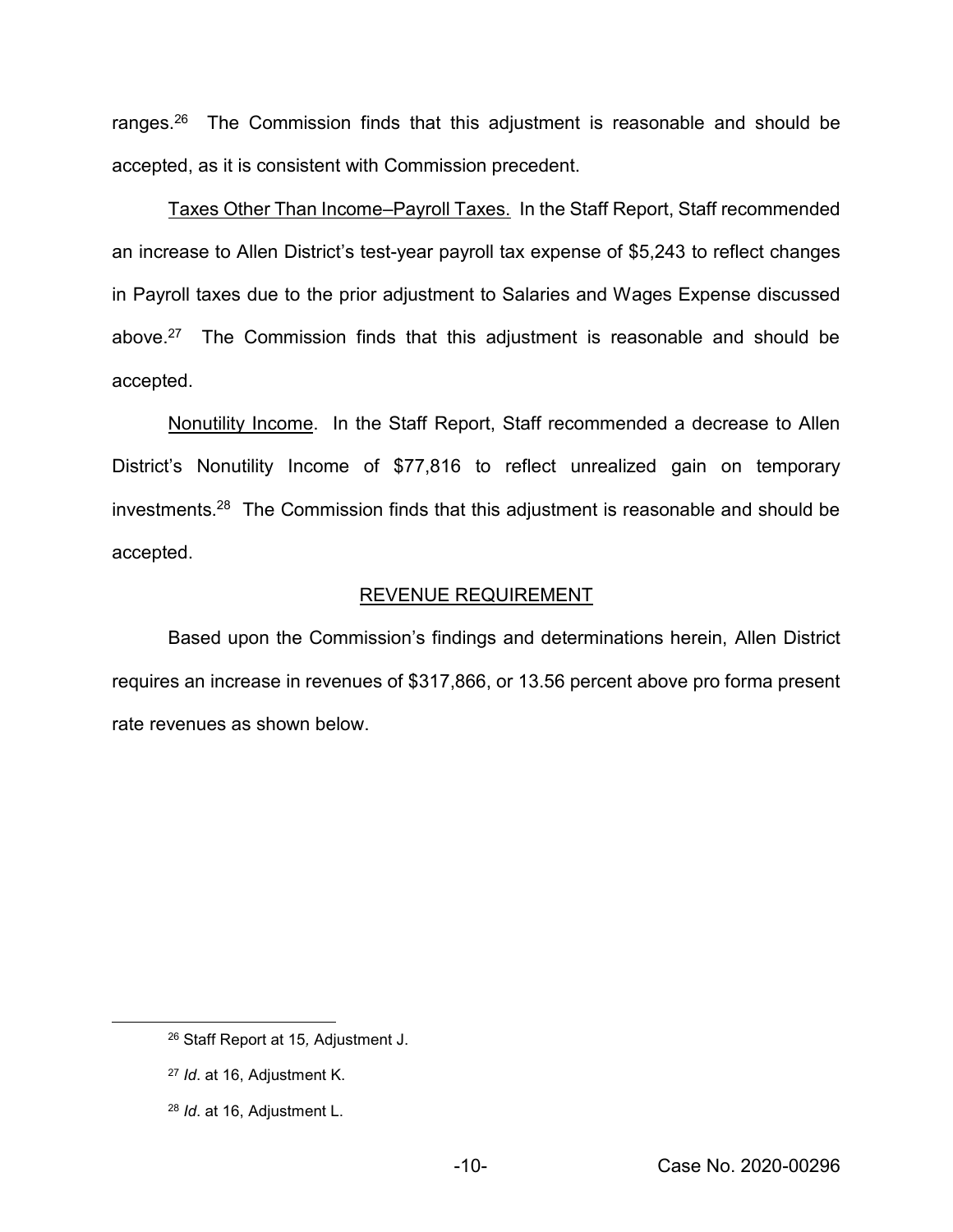| <b>Pro Forma Operating Expenses</b>                  | \$<br>2,191,094 |
|------------------------------------------------------|-----------------|
| Plus: Average Annual Principal and Interest Payments | 474,621         |
| <b>Additional Working Capital</b>                    | 94,924          |
|                                                      |                 |
| Overall Revenue Requirement                          | 2,760,639       |
| <b>Other Operating Revenue</b><br>Less:              | (14, 564)       |
| Interest Income                                      | (75, 875)       |
| Net nonutility Income                                | (8,907)         |
| Revenue Required from Rates                          | 2,661,293       |
| Less: Pro Forma Present Rate Service Revenues        | (2,343,427)     |
|                                                      |                 |
| Required Revenue Increase                            | 317,866         |
| Percentage Increase                                  | 13.56%          |

# RATE DESIGN

Allen District proposed to increase all of its monthly retail water service rates evenly across the board by approximately 15.80 percent. Allen District has not performed a cost of service study (COSS). Allen District stated that they did not complete a COSS at this time as there has not been any material change in the water system to warrant a COSS.29

The Commission finds that the allocation of a revenue increase evenly across the board to a utility's rate design is appropriate when there has been no evidence entered into the record demonstrating that this method is unreasonable and in the absence of a COSS. In the Staff Report, Staff followed the method proposed by Allen District and allocated Staff's calculated revenue increase across the board to Allen District's monthly retail water service rates.

 <sup>29</sup> Staff's First Request for Information (filed Aug. 14, 2020), Item 3.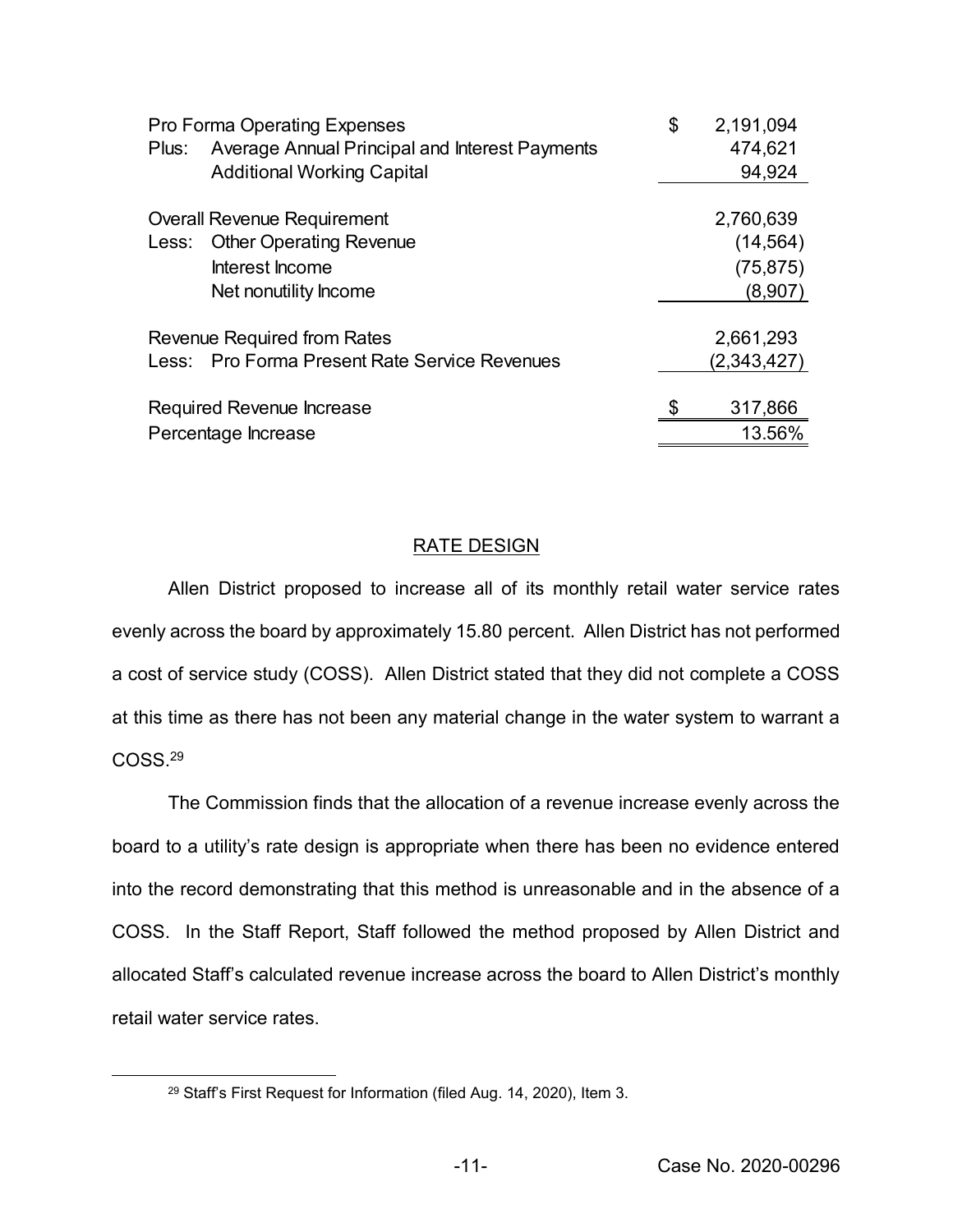The rates set forth in the Appendix to this Order are based upon the revenue requirement the Commission has found to be fair, just and reasonable and will produce sufficient revenues from water sales to recover the \$2,661,293 Revenue Required from Rates, an approximate 13.56 percent increase. These rates will increase a typical residential customer's monthly water bill from \$34.45 to \$39.13, an increase of \$4.68, or approximately 13.58 percent.<sup>30</sup>

Water Loss Surcharge. The Commission discussed above an adjustment to Purchased Water and Purchased Power expense of \$123,330, related to that adjustment, the Commission finds that it should establish Water Loss Surcharge for the \$123,330 amount disallowed for excessive water loss pursuant to 807 KAR 5:066, Section 6(3). The use of a surcharge is consistent with prior Commission action in cases involving water utilities with excessive unaccounted-for water loss. $31$  In establishing water loss surcharges, the Commission recognized that the adjustments required to be made to comply with the 15.00 percent line-loss limitation in 807 KAR 5:066, Section 6(3), could severely restrict cash flow and could impair a water district's ability to take the necessary action to focus on its leak detection and repair. Using a surcharge to fund a water utility's water loss reduction efforts allows the Commission to place strict controls governing the surcharge proceeds to ensure their effective use, public acceptance of the surcharge,

<sup>&</sup>lt;sup>30</sup> The typical residential customer uses approximately 4,000 gallons per month.

<sup>31</sup> *See* Case No. 96-126, *An Investigation into the Operations and Management of Mountain Water District* (Ky. PSC Aug. 11, 1997); Case No. 2011-00217, *Application of Cannonsburg Water District for (1) Approval of Emergency Rate Relief and (2) Approval of the Increase in Nonrecurring Charges* (Ky. PSC June 4, 2012); Case No. 2018-00017, *Application of Martin County Water District for an Alternative Rate Adjustment* (Ky. PSC Nov. 5, 2018); Case No. 2018-00429, *Application of Graves County Water District for an Alternative Rate Adjustment* (Ky. PSC Sept. 30, 2019); and Case No. 2019-00119, *Electronic Application of Estill County Water District No. 1 for a Surcharge to Finance Water Loss Control Efforts* (Ky. PSC Mar. 24, 2020).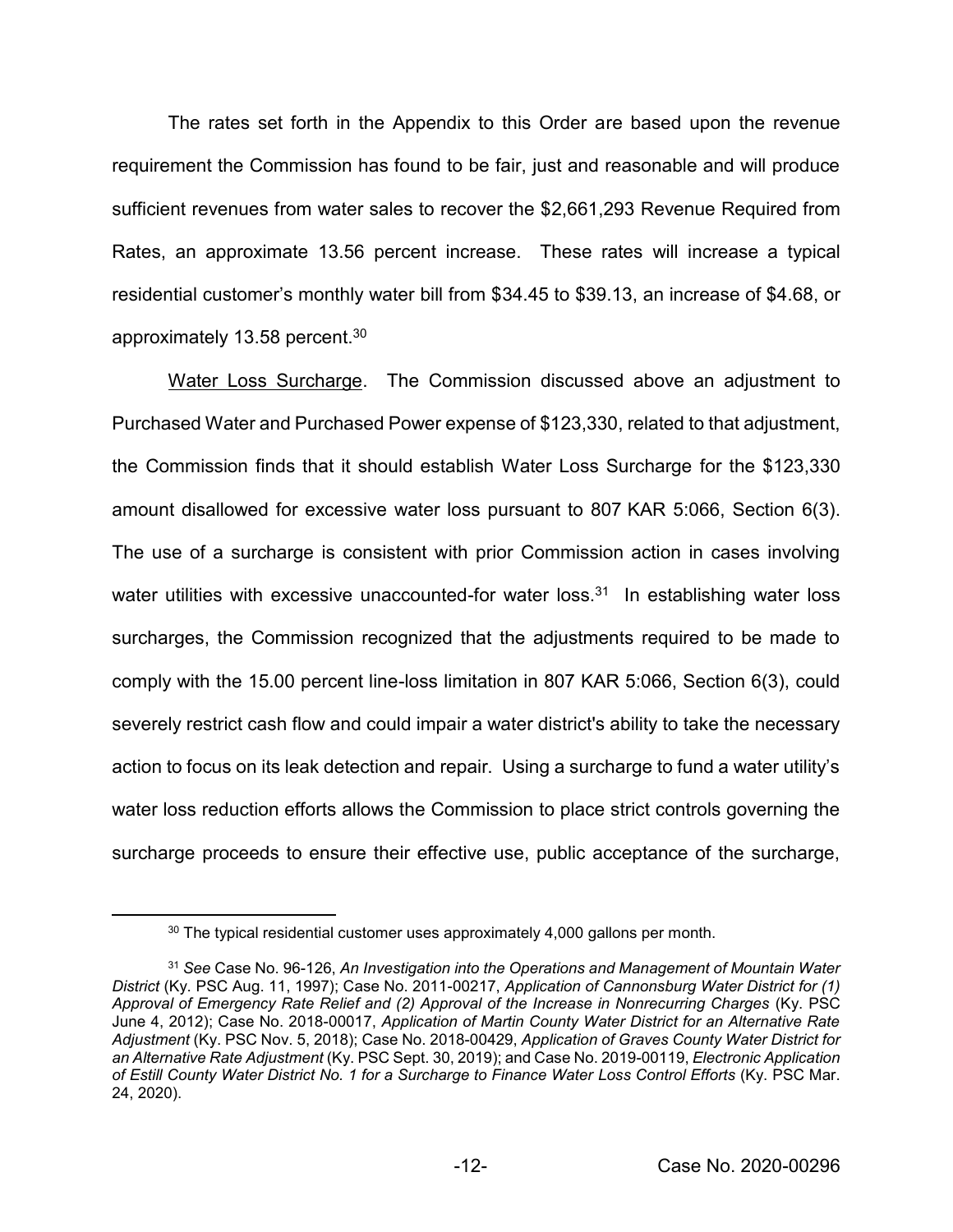and public confidence in the water district's use of those funds. In its report entitled, "*Confronting the Problems Plaguing Kentucky's Water Utilities: An Investigative Report by the Kentucky Public Service Commission November 2019"* that was fully incorporated in the final Order in Case No. 2019-00041, Appendix L, the Commission recommended more frequent rate cases and pursuing qualified infrastructure improvement surcharges, the proceeds of which will be devoted exclusively to infrastructure improvement and replacement. 32

Therefore, the Commission finds that a monthly surcharge is a reasonable means for Allen District to recover the cost of its efforts in water leak detection and repair in order to reduce the increased expense and lost revenue from unaccounted-for water loss. Accordingly, the Commission finds that a monthly water loss reduction surcharge of \$1.77<sup>33</sup> per active meter over 48 months should be approved. Allen District should be restricted to expending any funds collected under the surcharge subject to authorization by the Commission. Allen District should file a qualified infrastructure improvement plan, including a comprehensive unaccounted-for water loss reduction plan that establishes priorities, a time schedule for eliminating each source of unaccounted-for water loss, and provides a detailed spending plan for the proceeds of the requested surcharge.

After consideration of the evidence of record and being otherwise sufficiently advised, the Commission finds that:

 <sup>32</sup> *See* Case No. 2019-00041, *Electronic Investigation into Excessive Water Loss by Kentucky's Jurisdictional Water Utilities* (Ky. PSC Nov. 22, 2019)*,* Appendix L*, Confronting the Problems Plaguing Kentucky's Water Utilities: An Investigative Report by the Kentucky Public Service Commission November 2019* at 24–25*.*

 $33$  \$112,842 (Purchased Water) + \$10,488 (Purchased Power) = \$123,330 (Annual Surcharge Collections) ÷ 5,810 (Number of Active Meters as of December 31, 2019) = \$21.23 (Annual Surcharge Collections per Active Meter)  $\div$  12 (Months) = \$1.77.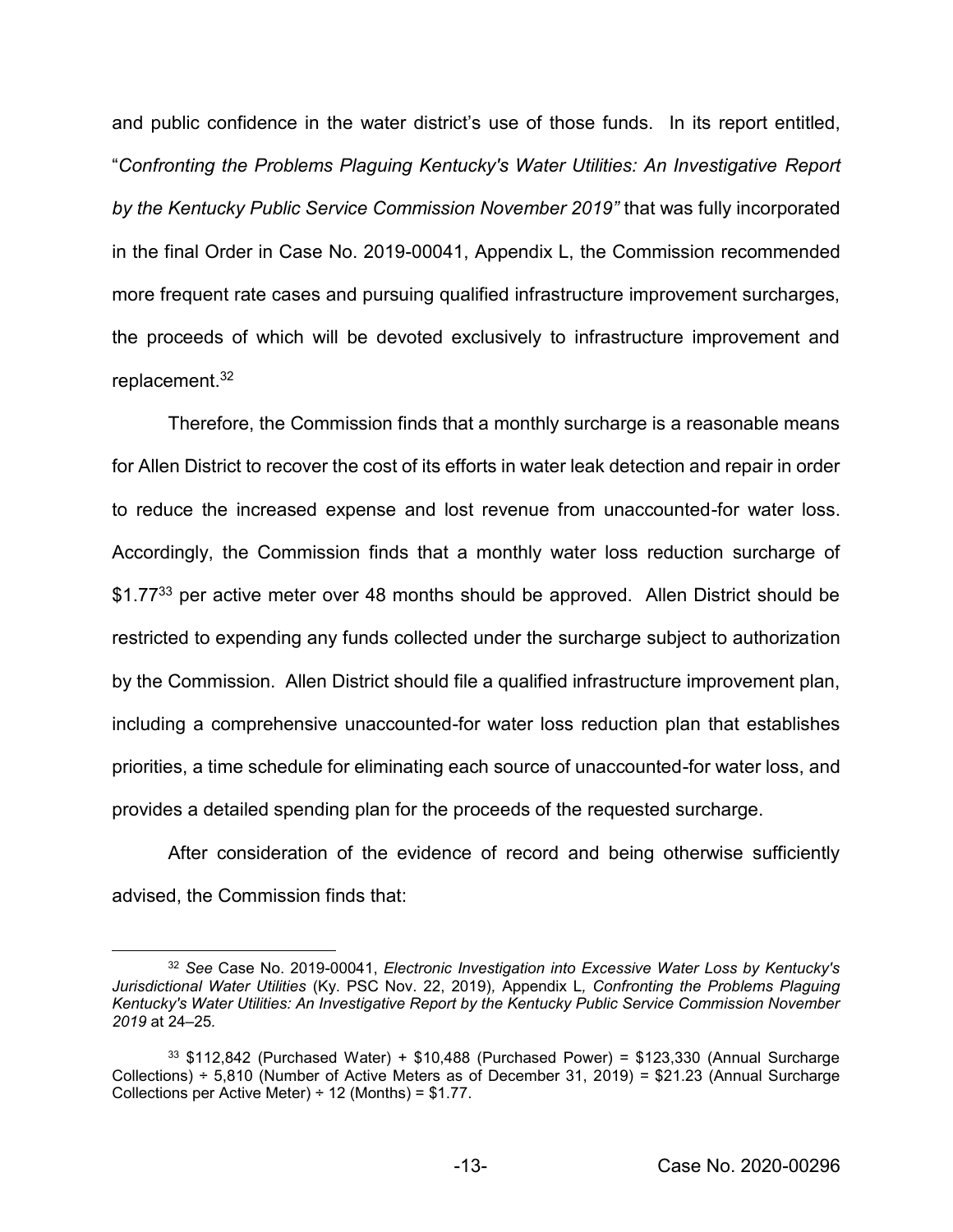1. The recommendations contained in the Staff Report are supported by the evidence of record, are reasonable, and as revised above are adopted.

2. The water service rates proposed by Allen District would produce inadequate revenues and should be denied.

3. The water service rates set forth in Appendix B to this Order are fair, just and reasonable and should be approved for service rendered on and after the date of this Order.

IT IS THEREFORE ORDERED that:

1. The adjustments and recommendations contained in this Order are adopted.

2. The water service rates proposed by Allen District are denied.

3. The rates set forth in Appendix B to this Order are approved for services rendered by Allen District on and after the date of this Order.

4. The Water Loss Surcharge Rate set forth in Appendix B of \$1.77 per meter is approved for and shall be collected by Allen District on and after the date of this Order. This Surcharge shall be collected for four years and Allen District shall abide by the conditions outlined elsewhere in this Order as if these conditions were stated here.

5. Within 20 days of the date of this Order, Allen District shall file with this Commission, using the Commission's electronic Tariff Filing System, new tariff sheets setting forth the rates and charges approved herein and their effective date, and stating that the rates and charges were authorized by this Order.

6. This case is closed and removed from the Commission's docket.

-14- Case No. 2020-00296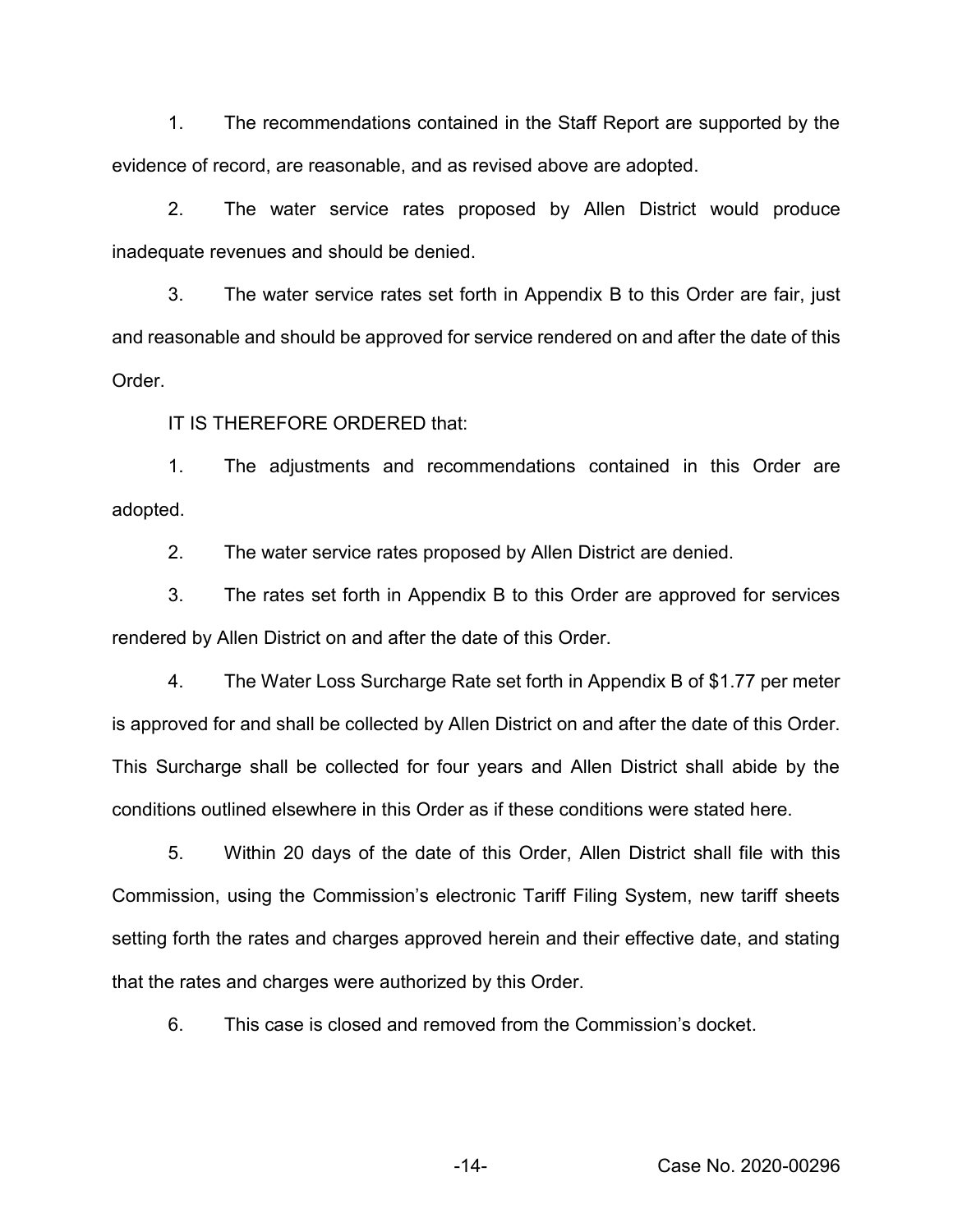By the Commission



ATTEST:

fridwell

Executive Director

Case No. 2020-00296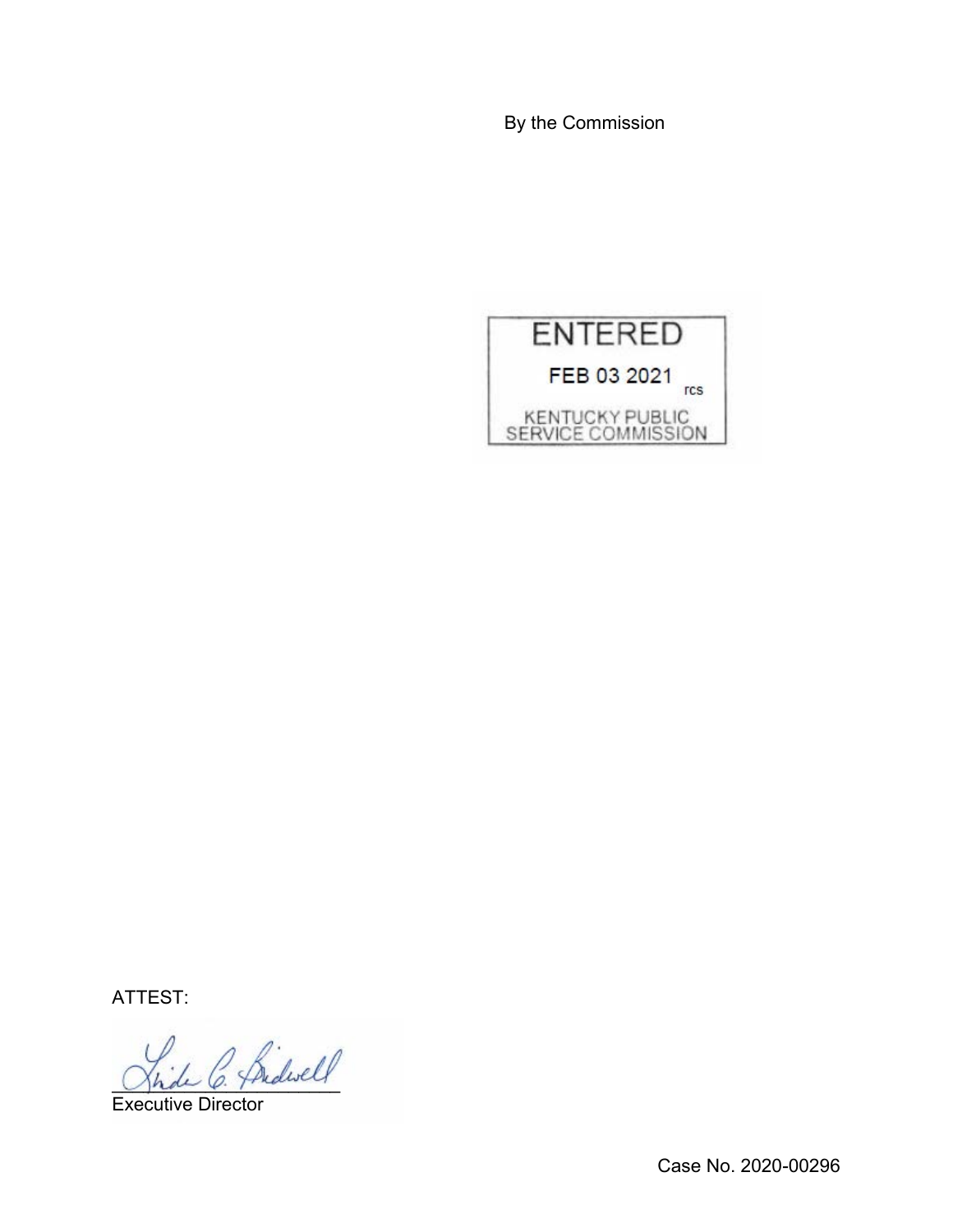# APPENDIX A

# APPENDIX TO AN ORDER OF THE KENTUCKY PUBLIC SERVICE COMMISSION IN CASE NO. 2020-00296 DATED FEB 03 2021

|                                                 | Test-Year  | Adjustment | Pro Forma |
|-------------------------------------------------|------------|------------|-----------|
| <b>Operating Revenues</b>                       |            |            |           |
| <b>Total Retail Meter Sales</b>                 | 2,280,366  | (785)      | 2,279,581 |
| Sales for Resale                                | 0          | 63,846     | 63,846    |
| <b>Other Water Revenues</b>                     |            |            |           |
| <b>Forfeited Discounts</b>                      | 50,093     | (50,093)   | 0         |
| Misc. Service Revenues                          | 146,382    | (98, 520)  |           |
|                                                 |            | (33, 298)  | 14,564    |
| <b>Other Water Revenues</b>                     | 49,975     | (49, 975)  | 0         |
| <b>Total Operating Revenues</b>                 | 2,526,816  | (168, 825) | 2,357,991 |
| <b>Operating Expenses</b>                       |            |            |           |
| Operation and Maintenance Expenses              |            |            |           |
| Salaries and Wages - Employees                  | 529,451    | (68, 530)  |           |
|                                                 |            | (29, 556)  | 431,365   |
| Salaries and Wages - Officers                   | 39,715     | (9,715)    | 30,000    |
| <b>Employee Pensions and Benefits</b>           | 277,930    | 221        |           |
|                                                 |            | (32,087)   | 246,064   |
| <b>Purchase Water</b>                           | 709,705    | (112, 842) | 596,863   |
| <b>Purchased Power</b>                          | 65,964     | (10, 488)  | 55,476    |
| Materials and Supplies                          | 152,847    | (68, 964)  | 83,883    |
| <b>Contractual Services</b>                     | 167,929    |            | 167,929   |
| Rental of Bldg/Property & Equipment             | 4,682      |            | 4,682     |
| <b>Transportation Expense</b>                   | 51,052     |            | 51,052    |
| Insurance- Gen. Liability                       | 17,038     |            | 17,038    |
| Insurance- Workers Comp.                        | 8,581      |            | 8,581     |
| Insurance-Other                                 | 7,546      |            | 7,546     |
| Miscellaneous Expense                           | 23,104     |            | 23,104    |
| <b>Total Operation and Maintenance Expenses</b> | 2,055,544  | (331,961)  | 1,723,583 |
| Depreciation                                    | 546,044    | (115, 022) |           |
|                                                 |            | 2,318      | 433,340   |
| Taxes Other Than Income                         | 39,414     | (5, 243)   | 34,171    |
| <b>Total Operating Expenses</b>                 | 2,641,002  | (449,908)  | 2,191,094 |
| Net Utility Operating Income                    | (114, 186) | 281,083    | 166,897   |
| Non Utility Income                              | 86,723     | (77, 816)  | 8,907     |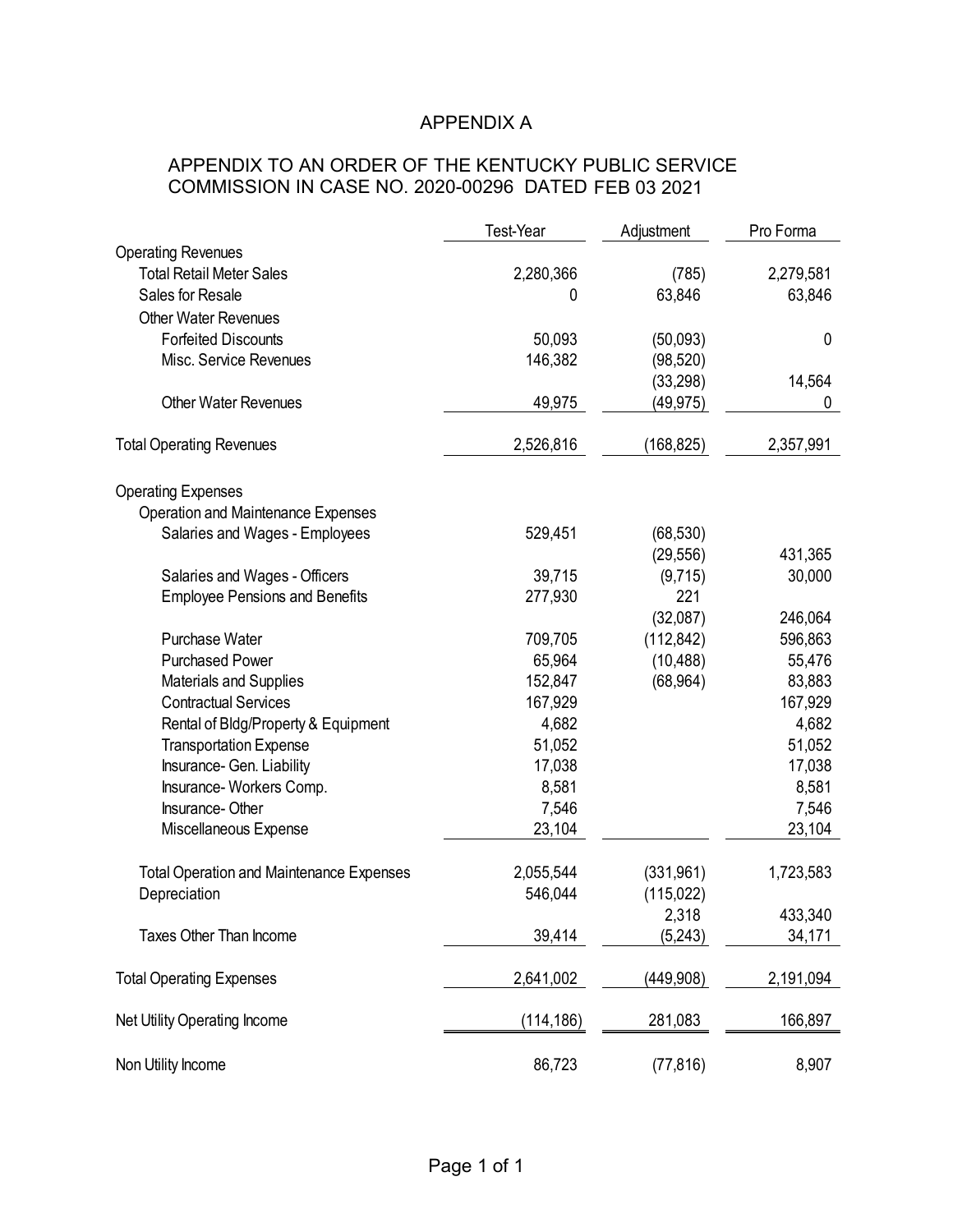# APPENDIX B

# APPENDIX TO AN ORDER OF THE KENTUCKY PUBLIC SERVICE COMMISSION IN CASE NO. 2020-00296 DATED FEB 03 2021

The following rates and charges are prescribed for the customers in the area served by Allen County Water District. All other rates and charges not specifically mentioned herein shall remain the same as those in effect under the authority of the Commission prior to the effective date of this Order.

### Monthly Water Rates

General Customers

| First 2,000 Gallons      | \$21.91                     | Minimum Bill |
|--------------------------|-----------------------------|--------------|
| Next 3,000 Gallons       | 0.00861                     | Per Gallon   |
| Next 5,000 Gallons       | 0.00729                     | Per Gallon   |
| Next 60,000 Gallons      | 0.00665                     | Per Gallon   |
| Over 70,000 Gallons      | 0.00610                     | Per Gallon   |
| U.S. Corp of Engineers   |                             |              |
| First 55,000 Gallons     | \$414.79                    | Minimum Bill |
| Next 15,000 Gallons      | 0.00665                     | Per Gallon   |
| Over 70,000 Gallons      | 0.00610                     | Per Gallon   |
| <b>Mobile Home Parks</b> |                             |              |
| First 10,000 Gallons     | \$76.80                     | Minimum Bill |
| Next 60,000 Gallons      | 0.00665                     | Per Gallon   |
| Over 70,000 Gallons      | 0.00610                     | Per Gallon   |
| <b>Wholesale Rate</b>    | .00376                      | Per Gallon   |
|                          | <b>Nonrecurring Charges</b> |              |
|                          |                             |              |

| <b>Connection/Reconnection Charge</b>             | 42.50          |
|---------------------------------------------------|----------------|
| <b>Connection/Reconnection Charge After Hours</b> | 88.50          |
| <b>Meter Reread Charge</b>                        | 25.50          |
| <b>Meter Test Charge</b>                          | 39.00          |
| <b>Returned Check Charge</b>                      | 10.25          |
| <b>Security Deposit</b>                           | 76.75          |
| Service Investigation Charge                      | 25.50          |
| Service Investigation Charge After Hours          | 71.50          |
| <b>Water Loss Surcharge Rate</b>                  | 1.77 per meter |
|                                                   | for 4 years    |